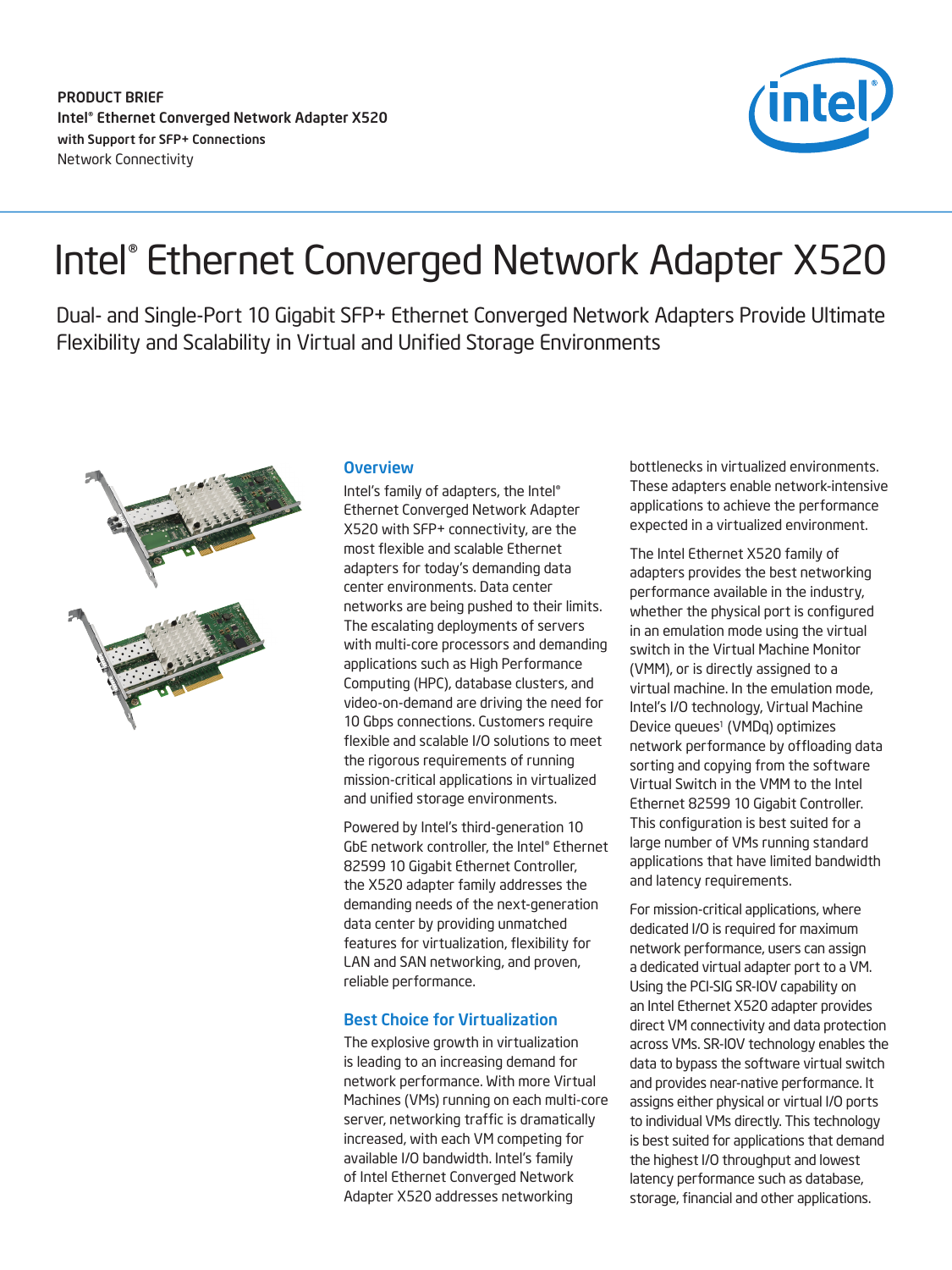PCI-SIG SR-IOV is a mechanism for devices to advertise their ability to be directly assigned to multiple virtual machines. SR-IOV enables the partitioning of a PCI Express\* (PCIe) function into many virtual interfaces for the purpose of sharing the resources of a PCIe device in a virtual environment. These virtual interfaces are called Virtual Functions. Each virtual function can support a unique and separate data path for I/O-related functions within the PCIe hierarchy. Use of SR-IOV with a networking device, for example, enables the bandwidth of a single port (function) to be partitioned into smaller slices that can be allocated to specific VMs, or guests, via a standard interface.

The Intel Ethernet X520 family of adapters delivers the same functionality and throughput as ten dual-port, one gigabit adapters, saving cost, power, and complexity. For more information on virtualization please go to: www.intel.com/go/vtc.

## Unified Networking and Storage

The family of Intel Ethernet X520 adapters lowers your data center total cost of ownership (TCO) by providing the ability to route LAN and SAN traffic over a single fabric.

### Support for Fiber Channel over Ethernet (FCoE)

FCoE encapsulates Fiber Channel frames over standard Ethernet networks, enabling Fiber Channel to take advantage of 10 GbE networks while preserving its native protocol. The X520 adapters offer FCoE hardware acceleration to provide performance comparable to FC HBAs. The adapters support Data Center Bridging, also known as Converged Enhanced Ethernet (CEE), which enables customers to configure traffic classes and priorities to deliver a lossless Ethernet fabric. An Intel Ethernet Converged Network Adapter X520 reduces TCO by eliminating redundant fabrics and saves the cost of expensive FC HBAs and FC switch ports.

## Support for iSCSI

The adapters provide complete support for proven native OS and VMM iSCSI initiators as well as iSCSI boot. Historically, CRC32C computation has degraded system performance, but now with the CRC instruction set included in the latest Intel® Xeon® processors, CRC validation is possible with minimal impact to network throughput while delivering superior data integrity.

The Intel Ethernet family of X520 adapters do it all: 10 Gigabit LAN, FCoE, and iSCSI; truly delivering on the promise of unified networking.

## Reliable Performance

The family of X520 adapters includes a number of advanced features that enable it to provide industry-leading performance and reliability.

## Security Optimizations

The adapters support IPsec offload for Microsoft's\* Network Access Protection (NAP), Active Directory,\* and future security capabilities in Windows 7\*. An X520 adapter enables customers to run a secure network environment without sacrificing performance.

## PCIe v2.0 (5 GT/s)

PCIe v2.0 (5 GT/s) support enables customers to take full advantage of 10 GbE by providing a maximum of 20 Gbps bi-directional throughput per port on a single dual port card.

## Designed For Multi-core Processors

Support for technologies such as multiple queues, receive-side scaling, multiple MSI-X vectors, and Low Latency Interrupts enable the X520 adapters to provide high-performance, 10 Gigabit connectivity in multi-core server blades. These technologies distribute network processing across multiple CPU cores, improving overall performance.

For today's demanding virtualized data center environments, the new family of X520 adapters deliver ultimate flexibility and scalability.

| <b>Features</b>                                   | <b>Benefits</b>                                                                                                                                                                                                       |  |
|---------------------------------------------------|-----------------------------------------------------------------------------------------------------------------------------------------------------------------------------------------------------------------------|--|
| General                                           |                                                                                                                                                                                                                       |  |
| Intel® 82599 10 Gigabit Ethernet Controller       | · Industry-leading, energy-efficient design for next-generation 10 Gigabit performance<br>and multi-core processors                                                                                                   |  |
| SFP+ Connectivity                                 | • X520 Adapters with SFP+ connections support 10GBASE-SR, 10GBASE-LR and SFP+ Copper Direct<br>Attach physical media.                                                                                                 |  |
| Low-profile                                       | . Enables higher bandwidth and throughput from standard and low-profile PCIe slots and servers                                                                                                                        |  |
| Load balancing on multiple CPUs                   | . Increases performance on multi-processor systems by efficiently balancing network loads across<br>CPU cores when used with Receive-Side Scaling (RSS) from Microsoft or Scalable I/O on Linux*                      |  |
| iSCSI remote boot support                         | • Provides centralized storage area network (SAN) management at a lower cost than other iSCSI<br>solutions                                                                                                            |  |
| Fibre Channel over Ethernet (FCoE) Support        | • Includes FCoE Boot and Data Center Bridging                                                                                                                                                                         |  |
| Support for most network operating systems (NOS)  | • Enables widespread deployment                                                                                                                                                                                       |  |
| RoHS-compliant <sup>2</sup>                       | . Complies with the European Union directive 2002/95/EC to reduce the use of hazardous materials                                                                                                                      |  |
| Intel® PROSet Utility for Windows* Device Manager | • Provides point-and-click management of individual adapters, advanced adapter features, connection<br>teaming, and virtual local area network (VLAN) configuration                                                   |  |
| Time Sync (IEEE 1588*, 802.1as)                   | . Enables networked Ethernet equipment to synchronize internal clocks according to a network mas-<br>ter clock; endpoint can then acquire an accurate estimate of the master time by compensating for link<br>latency |  |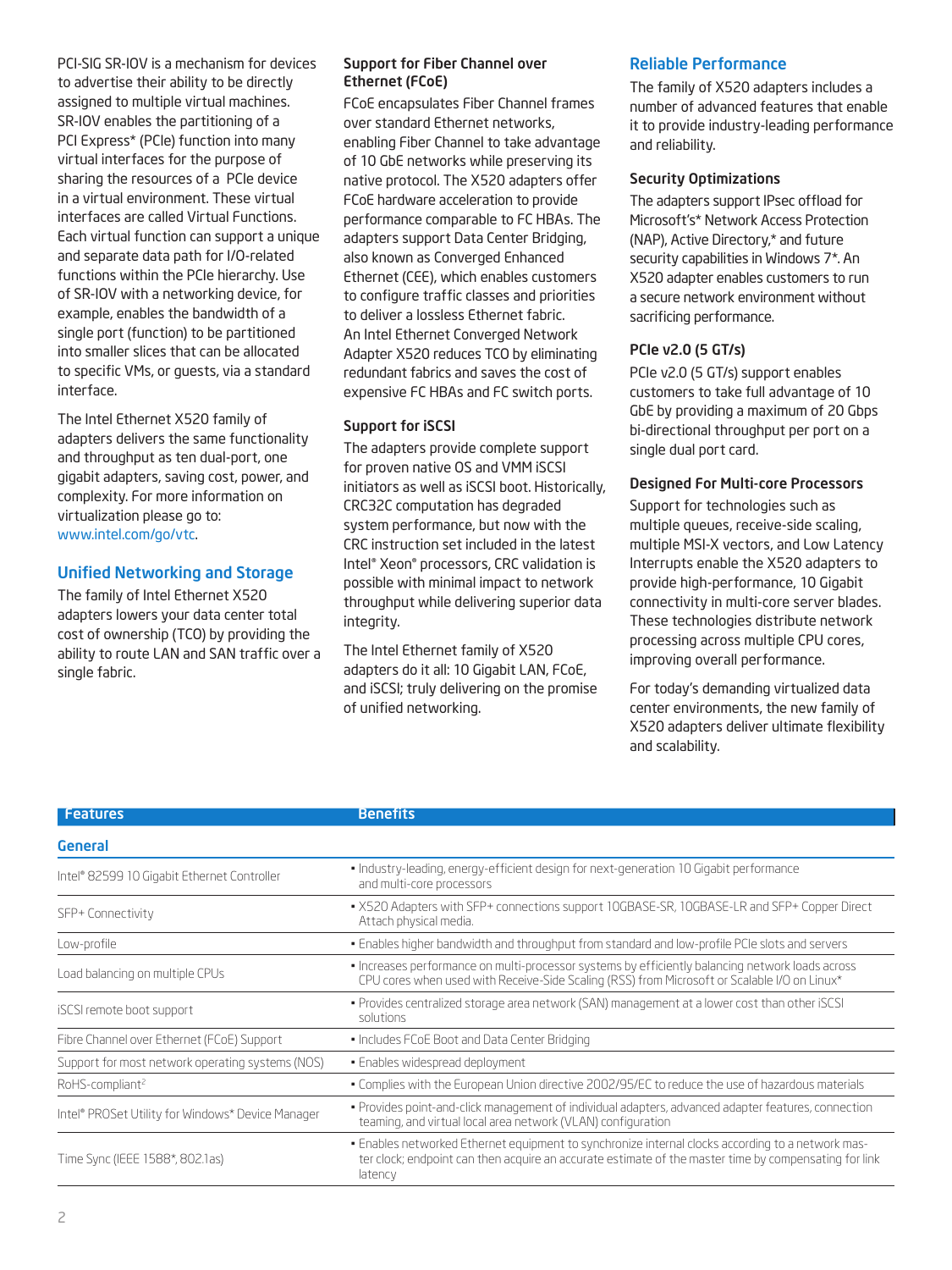**Features** Benefits

| <b>I/O Features for Multi-core Processor Servers</b>                                                                             |                                                                                                                                                                                                                                                                                                                                       |  |  |
|----------------------------------------------------------------------------------------------------------------------------------|---------------------------------------------------------------------------------------------------------------------------------------------------------------------------------------------------------------------------------------------------------------------------------------------------------------------------------------|--|--|
| Intel® Direct Cache Access (DCA):                                                                                                | • Enables the adapter to pre-fetch the data from memory, avoiding cache misses and improving<br>application response time                                                                                                                                                                                                             |  |  |
| MSI-X support                                                                                                                    | . Minimizes the overhead of interrupts                                                                                                                                                                                                                                                                                                |  |  |
|                                                                                                                                  | · load-balancing of interrupt handling between multiple cores/CPUs                                                                                                                                                                                                                                                                    |  |  |
| Low Latency Interrupts                                                                                                           | . Based on the sensitivity of the incoming data, the adapter can bypass the automatic moderation of<br>time intervals between the interrupts                                                                                                                                                                                          |  |  |
| Header Splits and Replication in Receive                                                                                         | . Helps the driver focus on the relevant part of the packet without the need to parse it                                                                                                                                                                                                                                              |  |  |
| Multiple Queues: 128 Tx and Rx queues per port                                                                                   | • Network packet handling without waiting or buffer overflow providing efficient packet prioritization                                                                                                                                                                                                                                |  |  |
| Tx/Rx IP, SCTP, TCP, and UDP checksum offloading                                                                                 | · Lower processor usage                                                                                                                                                                                                                                                                                                               |  |  |
| (IPv4, IPv6) capabilities                                                                                                        | . Checksum and segmentation capability extended to new standard packet type                                                                                                                                                                                                                                                           |  |  |
| Tx TCP segmentation offload (IPv4, IPv6)                                                                                         | · Increased throughput and lower processor usage                                                                                                                                                                                                                                                                                      |  |  |
|                                                                                                                                  | . Compatible with large-send offload feature (in Microsoft Windows* Server operating systems)                                                                                                                                                                                                                                         |  |  |
| Receive and Transmit Side Scaling for Windows en-<br>vironment and Scalable I/O for Linux* environments<br>(IPv4, IPv6, TCP/UDP) | . This technology enables the direction of the interrupts to the processor cores in order to improve the<br>CPU usage rate                                                                                                                                                                                                            |  |  |
| IPsec Offload                                                                                                                    | . Offloads IPsec capability onto the adapter instead of the software to significantly improve I/O<br>throughput and CPU usage (for Windows* 2008 Server, Vista*, Windows* 2008 Server R2, and<br>Windows*7)                                                                                                                           |  |  |
| MacSec                                                                                                                           | · IEEE spec: 802.1ae                                                                                                                                                                                                                                                                                                                  |  |  |
|                                                                                                                                  | - Layer 2 data protection that provides encryption and authentication ability between two individual de-<br>vices (routers, switches, etc.)                                                                                                                                                                                           |  |  |
|                                                                                                                                  | • MacSec is designed into the network adapter hardware. These adapters are prepared to provide<br>MacSec functionality when the ecosystem is ready to support this new technology                                                                                                                                                     |  |  |
| <b>Virtualization Features</b>                                                                                                   |                                                                                                                                                                                                                                                                                                                                       |  |  |
| VMDq                                                                                                                             | . Offloads the data-sorting functionality from the Hypervisor to the network silicon, improving data<br>throughput and CPU usage                                                                                                                                                                                                      |  |  |
|                                                                                                                                  | . Provides QoS feature on the Tx data by providing round-robin servicing and preventing head-of-line<br>blocking                                                                                                                                                                                                                      |  |  |
|                                                                                                                                  | • Sorting based on MAC addresses and VLAN tags                                                                                                                                                                                                                                                                                        |  |  |
| Next-Generation VMDq <sup>1</sup> (64 queues per port)                                                                           | . Enhanced QoS feature by providing weighted round-robin servicing for the Tx data                                                                                                                                                                                                                                                    |  |  |
|                                                                                                                                  | . Provides loopback functionality, where data transfer between the virtual machines within the same<br>physical server need not go out to the wire and come back in, improving throughput and CPU usage                                                                                                                               |  |  |
|                                                                                                                                  | • Supports replication of multicast and broadcast data                                                                                                                                                                                                                                                                                |  |  |
| PC-SIG SR-IOV Implementation (64 virtual functions<br>per port)                                                                  | . Provides an implementation of the PCI-SIG standard for I/O Virtualization. The physical configuration of<br>each port is divided into multiple virtual ports. Each virtual port is assigned to an individual virtual ma-<br>chine directly by bypassing the virtual switch in the Hypervisor, resulting in near-native performance. |  |  |
|                                                                                                                                  | · Integrated with Intel® VTI for Directed I/O (VT-d) to provide data protection between virtual machines<br>by assigning separate physical addresses in the memory to each virtual machine                                                                                                                                            |  |  |
| Virtual Machine Load Balancing (VLMB)                                                                                            | • Virtual Machines Load Balancing (VMLB) provides traffic load balancing (Tx and Rx) across Virtual<br>Machines bound to the team interface, as well as fault tolerance in the event of switch, port, cable, or<br>adapter failure.                                                                                                   |  |  |
| Advanced Packet Filtering                                                                                                        | • 24 exact-matched packets (unicast or multicast)                                                                                                                                                                                                                                                                                     |  |  |
|                                                                                                                                  | . 4096-bit hash filter for unicast and multicast frames                                                                                                                                                                                                                                                                               |  |  |
|                                                                                                                                  | • Lower processor usage                                                                                                                                                                                                                                                                                                               |  |  |
|                                                                                                                                  | · Promiscuous (unicast and multicast) transfer mode support                                                                                                                                                                                                                                                                           |  |  |
|                                                                                                                                  | . Optional filtering of invalid frames                                                                                                                                                                                                                                                                                                |  |  |
| VLAN support with VLAN tag insertion, stripping<br>and packet filtering for up to 4096 VLAN tags                                 | . Ability to create multiple VLAN segments                                                                                                                                                                                                                                                                                            |  |  |
| <b>Manageability Features</b>                                                                                                    |                                                                                                                                                                                                                                                                                                                                       |  |  |
| Preboot eXecution Environment (PXE) Support                                                                                      | . Enables system boot up via the LAN (32-bit and 64-bit)                                                                                                                                                                                                                                                                              |  |  |
|                                                                                                                                  | · Flash interface for PXE image                                                                                                                                                                                                                                                                                                       |  |  |
| Simple Network Management Protocol (SNMP) and<br>Remote Network Monitoring (RMON) Statistic Counters                             | . Easy system monitoring with industry-standard consoles                                                                                                                                                                                                                                                                              |  |  |
| <b>ISCSI Boot</b>                                                                                                                | · Enables system boot up via iSCSI                                                                                                                                                                                                                                                                                                    |  |  |
|                                                                                                                                  | · Provides additional network management capability                                                                                                                                                                                                                                                                                   |  |  |
| Watchdog Timer                                                                                                                   | . Gives an indication to the manageability firmware or external devices that the chip or the driver is not                                                                                                                                                                                                                            |  |  |

functioning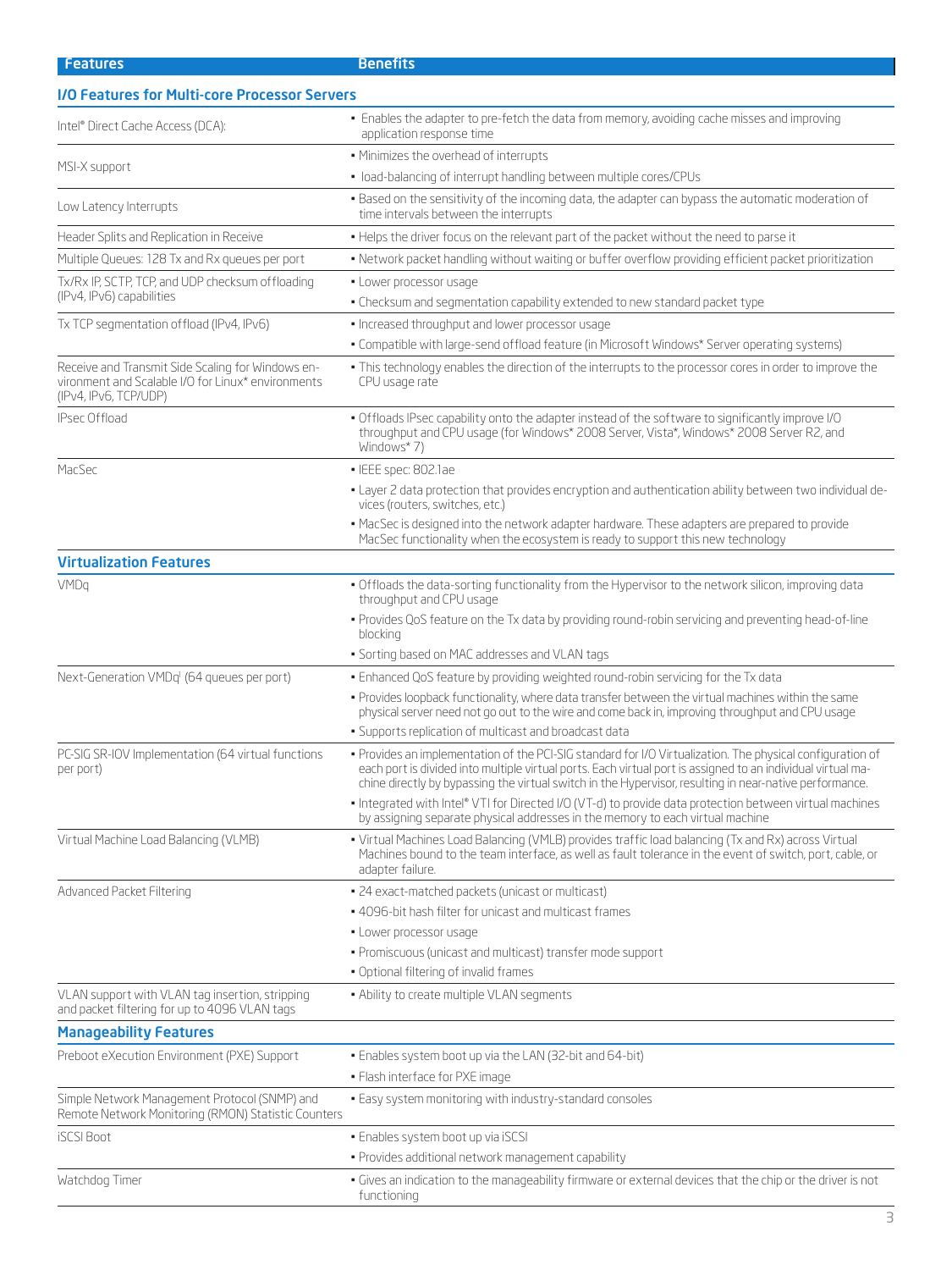# **Specifications**

#### General

| Connectors                                    | One or two LC fiber-optic connectors<br>SFP+ Direct Attach cables (E10G42BTDA) |
|-----------------------------------------------|--------------------------------------------------------------------------------|
| Network Standards<br>Physical Layer Interface | IFFF 802.3:<br>10GBASE-SR (E10G41BFSR, E10G42BFSR)<br>10GBASE-LR (E10G41BFLR)  |
|                                               | SEE-8431:<br>10GSFP+Cu (a.k.a. Direct Attach)<br>(E10G42BTDA)                  |

## Adapter Product Features

| Intel® PROSet Utility                  | For easy configuration and management                                                                                                                                                 |
|----------------------------------------|---------------------------------------------------------------------------------------------------------------------------------------------------------------------------------------|
| Plug and play specification<br>support | Standard                                                                                                                                                                              |
| Receive Side Scaling                   | Multiple Rx queues enable the efficient<br>distribution of network receive processing<br>across multiple CPUs in multiprocessor<br>systems                                            |
| Direct Cache Access (DCA)              | The I/O device activates a pre-fetch en-<br>gine in the CPU that loads the data into<br>the CPU cache ahead of time, before use,<br>eliminating cache misses and reducing<br>CPU load |

## Advanced Software Features

| Adapter fault tolerance (AFT)                                                                                                                                       |  |
|---------------------------------------------------------------------------------------------------------------------------------------------------------------------|--|
| Switch fault tolerance (SFT)                                                                                                                                        |  |
| Adaptive load balancing (ALB)                                                                                                                                       |  |
| Teaming support                                                                                                                                                     |  |
| IEEE 802.3ad (link aggregation control protocol)                                                                                                                    |  |
| PCIe Hot Plug*/Active peripheral component interconnect (PCI)                                                                                                       |  |
| IEEE 802.10* VLANs                                                                                                                                                  |  |
| IEEE 802.3 2005* flow control support                                                                                                                               |  |
| Tx/Rx IP, TCP, & UDP checksum offloading (IPv4, IPv6) capabilities<br>(Transmission control protocol (TCP), user datagram protocol (UDP),<br>Internet protocol (IP) |  |
| IEEE 802.1p*                                                                                                                                                        |  |
| TCP segmentation/large send offload                                                                                                                                 |  |
| MSI-X supports Multiple Independent Queues                                                                                                                          |  |
| Interrupt moderation                                                                                                                                                |  |
| IPv6 offloading – Checksum and segmentation capability extended to<br>new standard packet type                                                                      |  |

## Technical Features

| Data rate supported per port: . Optical: 1 GbE/10 GbE                                                                                                                                                                                                                           |                                                             |                                                                                       |                                                                                   |  |
|---------------------------------------------------------------------------------------------------------------------------------------------------------------------------------------------------------------------------------------------------------------------------------|-------------------------------------------------------------|---------------------------------------------------------------------------------------|-----------------------------------------------------------------------------------|--|
|                                                                                                                                                                                                                                                                                 |                                                             | • Direct Attach: 10 GbF                                                               |                                                                                   |  |
| Bus type                                                                                                                                                                                                                                                                        |                                                             | PCI Express 2.0 (5 GT/s)                                                              |                                                                                   |  |
| <b>Bus width</b>                                                                                                                                                                                                                                                                |                                                             | 4-lane PCI Express and 8-lane PCI Express                                             |                                                                                   |  |
| Interrupt levels                                                                                                                                                                                                                                                                |                                                             | <b>INTA, MSI, MSI-X</b>                                                               |                                                                                   |  |
| Hardware certifications                                                                                                                                                                                                                                                         |                                                             | FCC B, UL, CE, VCCI, BSMI, CTICK, KCC                                                 |                                                                                   |  |
| Controller-processor                                                                                                                                                                                                                                                            |                                                             | Intel® 82599 Ethernet Controller                                                      |                                                                                   |  |
| Power Consumption<br>SKU<br>Dual-port 10GBASE-SR/1000BASE-SX<br>Dual-port 10GBASE-LR/1000BASE-LX<br>Dual-port direct attached twinax<br>Single-port 10GBASE-SR/1000BASE-SX<br>Single-port 10GBASE-LR/1000BASE-LX<br>Single-port direct attached twinax<br>Operating temperature |                                                             | 6.8 W<br>7.0 W<br>6.2 W<br>4.8 W<br>4.8 W<br>4.6 W<br>0 °C to 55 °C (32 °F to 131 °F) | Maximum Power Typical Power<br>6.5 W<br>6.6 W<br>5.8 W<br>4.5 W<br>4.5 W<br>4.3 W |  |
| Air Flow                                                                                                                                                                                                                                                                        |                                                             | Minimum of 100 LFM required                                                           |                                                                                   |  |
| Storage temperature                                                                                                                                                                                                                                                             |                                                             | -40 °C to 70 °C (-40 °F to 158 °F)                                                    |                                                                                   |  |
| Storage humidity                                                                                                                                                                                                                                                                | Maximum: 90% non-condensing relative hu-<br>midity at 35 °C |                                                                                       |                                                                                   |  |
| <b>LED</b> Indicators                                                                                                                                                                                                                                                           |                                                             | LINK (solid) and ACTIVITY (blinking)<br>LINK SPEED (green=10 Gbps; yellow=1 Gbps)     |                                                                                   |  |
| <b>Physical Dimensions</b><br>Low-profile PCIe                                                                                                                                                                                                                                  | 5.73 in. long, measured without PCIe bracket                |                                                                                       |                                                                                   |  |

| <b>Network Operating Systems (NOS) Software Support</b> |             |            |     |
|---------------------------------------------------------|-------------|------------|-----|
| <b>Operating System</b>                                 | <b>IA32</b> | <b>X64</b> | IPF |
| Windows 7                                               | ٠           | ٠          | N/A |
| Windows Server 2008 R2                                  | N/A         | ٠          |     |
| Windows Server 2008 R2 Core                             | N/A         | ٠          | ٠   |
| Linux SLES 11 SP1                                       |             | ٠          |     |
| Windows Vista* SP2                                      |             |            | N/A |
| Windows Server* 2003 SP2                                |             |            |     |
| Windows Server 2008 SP2                                 |             |            |     |
| Windows Server 2008 SP2 Core                            |             |            | N/A |
| Linux* Stable Kernel version 2.6                        | ٠           | ٠          |     |
| Linux RHFL 4.8                                          |             |            | N/A |
| Linux RHFL 5.5                                          | ٠           | ٠          |     |
| Linux SLES 10 SP3                                       |             |            |     |
| Linux SLES 11                                           |             | ٠          |     |
| FreeBSD*8.0                                             | ٠           | ٠          |     |
| $F F   * 1.1$                                           | N/A         | N/A        |     |
| UFFI $*$ 2.1                                            | N/A         |            |     |

# Intel® Backing Information

Backed by an Intel limited lifetime warranty, 90-day money-back guarantee (U.S. and Canada), and worldwide support.